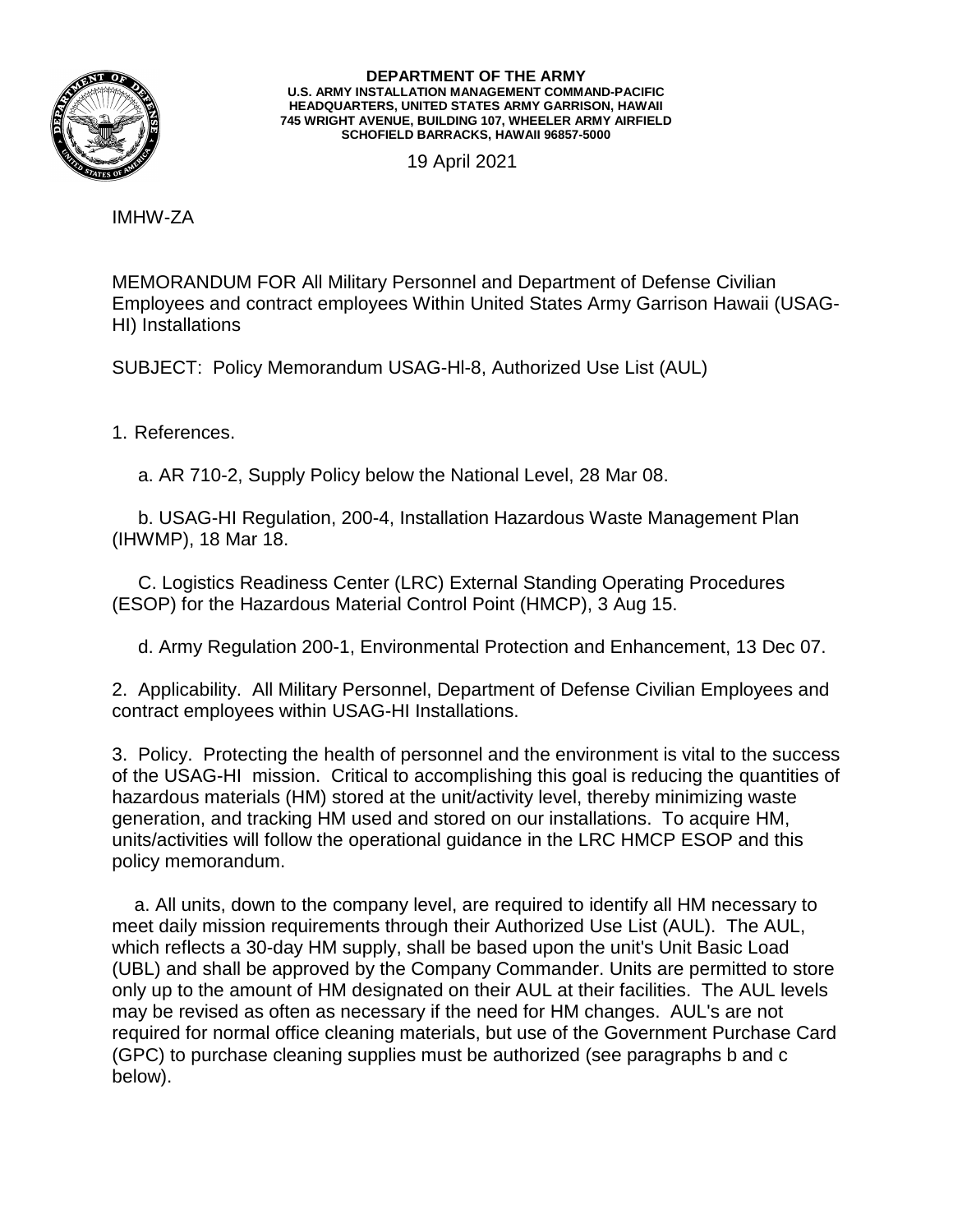b. HM not available via Global Combat Support System-Army (GCSS-Army) or items not stocked at the LRC HMCP may be purchased with GPCs only upon receiving proper authorization and following procedures specified in the LRC HMCP SOP. Customers must return to the HMCP within 5 working days to close out their document numbers and receive barcodes.

c. Hazmat items that are purchased from the Hickam AFB General Services Administration (GSA) store must have prior authorization from the HMCP. In order to receive these items, you must present GSA with an approved copy of the request for local purchases with a document number issued from the HMCP. This includes hazmat purchases for office/unit use as well.

D. the LRC HMCP will not issue HM not listed on, or in excess of, the AUL without written authorization, (authorization form can be downloaded on the ECO website) signed by the Company Commander. To receive new material, units/activities must show that previously issued HM was disposed of properly (see paragraph f below).

e. HM is tracked using the Enterprise Environmental, Safety, and Occupational Health Management Information System (EESOH-MIS). EESOH-MIS barcodes are affixed to each individual container when HM is received at the LRC HMCP, and shall remain on the container until it is disposed of properly according to paragraph f below. All HM stored on USAG-HI installations must be labeled with the EESOH·MIS barcode.

f. All empty containers of hazardous materials that were received from the HMCP and/or locally purchased must be returned to the HMCP in order to track usage. Customers will not be issued more HM until there is proof of disposition. If the material is turned into the Temporary Accumulation Point (TAP), a DD Form 1348-1A, Issue Release/Receipt Document, Jul 91, will be issued and can be used as proof of disposition. Spilled material will have a USAG-HI Spill Notification Form and can be used as proof of disposition. Please present the HMCP with the appropriate form. Specific turn-in procedures for empty containers can be found in the HMCP's SOP.

## 4. Complicance.

a. Improper management of HM (expired/excess) at the unit/activity level can be a violation of state and federal law and lead to Notices of Violations (NOVs), fines, and in some circumstances, criminal prosecution. Payment of fines is the responsibility of the inspected unit/activity.

b. The Installation Management Command (IMCOM) Funding Guidance, dated 6 Feb 16, dictates that units/activities will pay for disposal costs associated with mismanagement of HMs (expired/excess) and Modified Table of Organization and Equipment (MTOE) units for HM brought back from theater during redeployments.